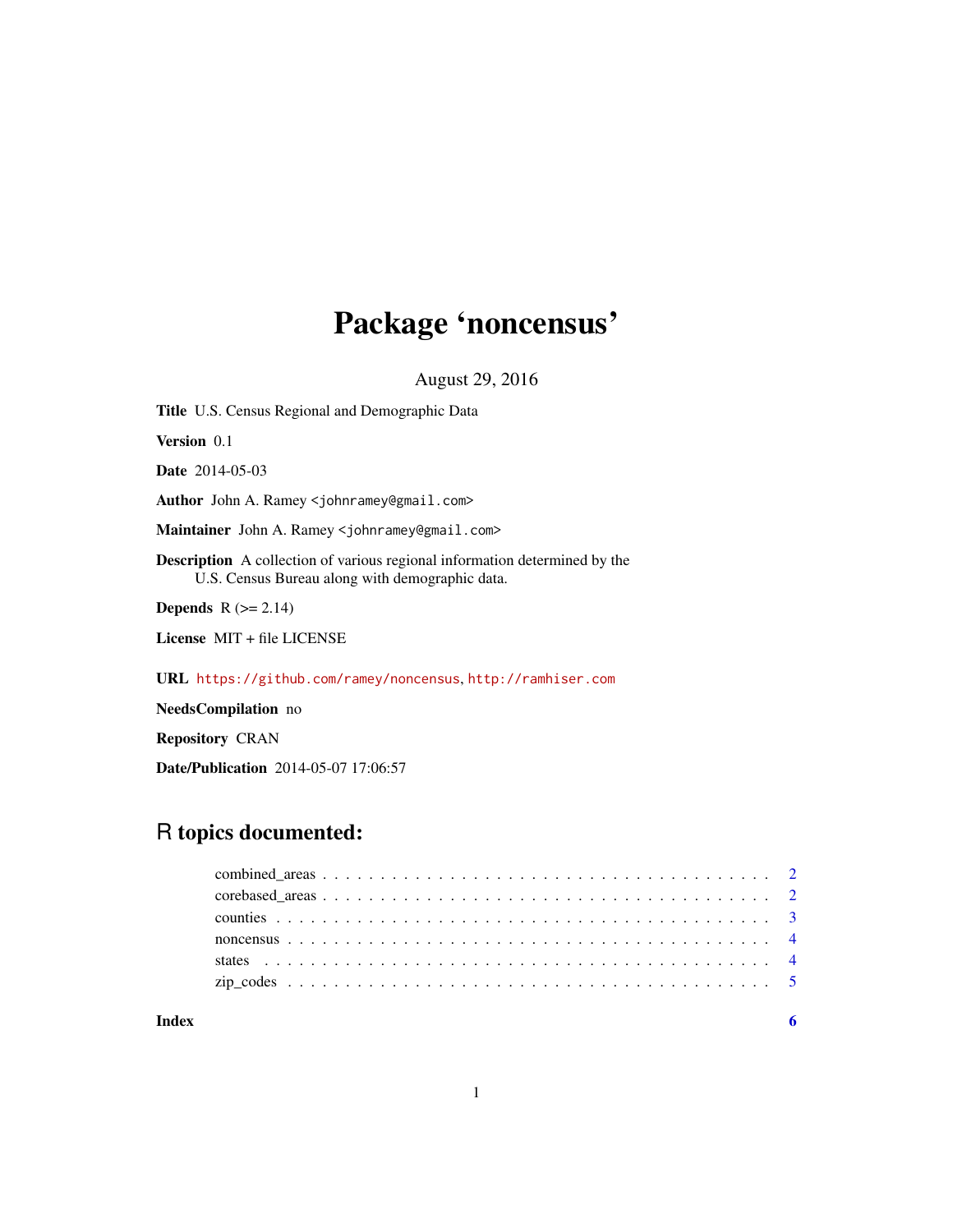<span id="page-1-1"></span><span id="page-1-0"></span>

#### Description

The U.S. Census Bureau groups counties into CSAs primarily based on county population. NOTE: Not all counties are members of a CSA. For a detailed description, Wikipedia has an excellent discussion: [http://en.wikipedia.org/wiki/Combined\\_Statistical\\_Area](http://en.wikipedia.org/wiki/Combined_Statistical_Area). Also, the following map from Wikipedia is excellent to visualize the areas: [http://upload.wikimedia.org/](http://upload.wikimedia.org/wikipedia/commons/7/7b/Combined_statistical_areas_of_the_United_States_and_Puerto_Rico.gif) [wikipedia/commons/7/7b/Combined\\_statistical\\_areas\\_of\\_the\\_United\\_States\\_and\\_Puert](http://upload.wikimedia.org/wikipedia/commons/7/7b/Combined_statistical_areas_of_the_United_States_and_Puerto_Rico.gif)o\_ [Rico.gif](http://upload.wikimedia.org/wikipedia/commons/7/7b/Combined_statistical_areas_of_the_United_States_and_Puerto_Rico.gif)

#### Usage

data(combined\_areas)

#### Format

A data frame with 166 rows and 2 variables.

<span id="page-1-2"></span>corebased\_areas *Core-based Statistical Area (CBSAs)*

#### Description

The U.S. Census Bureau groups counties into CBSAs primarily based on county population. NOTE: Not all counties are members of a CBSA. For a detailed description, Wikipedia has an excellent discussion: [http://en.wikipedia.org/wiki/Core\\_Based\\_Statistical\\_Area](http://en.wikipedia.org/wiki/Core_Based_Statistical_Area). Also, the following map from Wikipedia is excellent to visualize the areas: [http://upload.wikimedia.org/](http://upload.wikimedia.org/wikipedia/commons/7/7b/Combined_statistical_areas_of_the_United_States_and_Puerto_Rico.gif) [wikipedia/commons/7/7b/Combined\\_statistical\\_areas\\_of\\_the\\_United\\_States\\_and\\_Puert](http://upload.wikimedia.org/wikipedia/commons/7/7b/Combined_statistical_areas_of_the_United_States_and_Puerto_Rico.gif)o\_ [Rico.gif](http://upload.wikimedia.org/wikipedia/commons/7/7b/Combined_statistical_areas_of_the_United_States_and_Puerto_Rico.gif)

#### Usage

data(corebased\_areas)

#### Format

A data frame with 917 rows and 4 variables.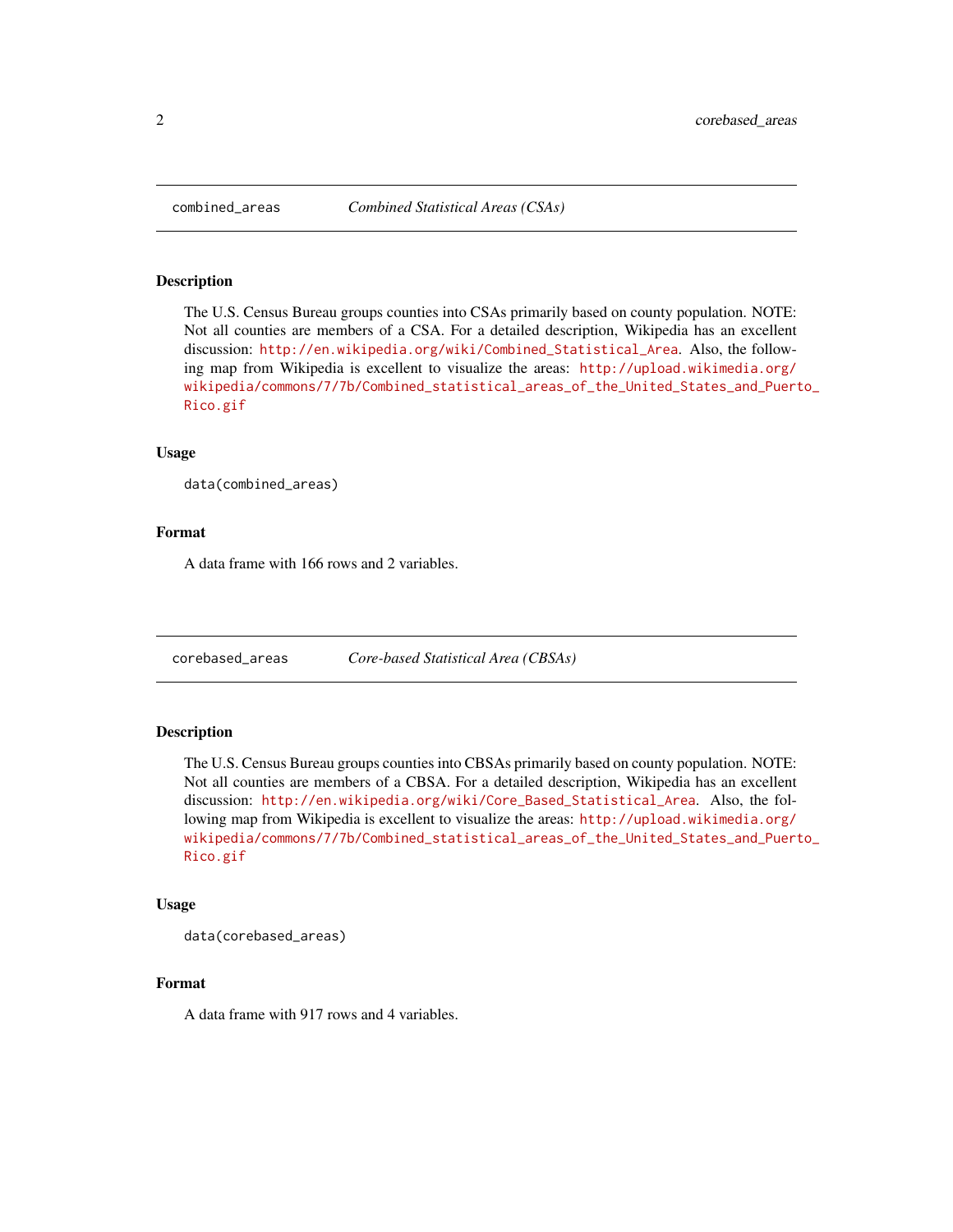<span id="page-2-1"></span><span id="page-2-0"></span>

#### Description

Data containing state and county FIPS codes for U.S. counties and county-equivalent entities (CEE) along with county-level demographic data. The CEE includes non-state locations, such as Puerto Rico (PR) and Guam (GU).

#### Usage

```
data(counties)
```
#### Format

A data frame with 3235 rows and 6 variables

#### Details

- county\_name. County Name and Legal/Statistical Area Description
- state. State Postal Code
- state\_fips. State FIPS Code
- county\_fips. County FIPS Code
- fips\_class. FIPS Class Code
- CSA. Combined Statistical Area
- CBSA. Core-based Statistical Area
- population. County population from 2010 Census

The U.S. Census Bureau groups counties into CSAs and CBSAs primarily based on county population. We provide listings of both in [combined\\_areas](#page-1-1) and [corebased\\_areas](#page-1-2).

For a detailed description, Wikipedia has excellent discussions of both areas: [http://en.wikipedia](http://en.wikipedia.org/wiki/Combined_Statistical_Area). [org/wiki/Combined\\_Statistical\\_Area](http://en.wikipedia.org/wiki/Combined_Statistical_Area) and [http://en.wikipedia.org/wiki/Core\\_Based\\_St](http://en.wikipedia.org/wiki/Core_Based_Statistical_Area)atistical\_ [Area](http://en.wikipedia.org/wiki/Core_Based_Statistical_Area). Also, the following map from Wikipedia is excellent to visualize the areas: [http://upload.](http://upload.wikimedia.org/wikipedia/commons/7/7b/Combined_statistical_areas_of_the_United_States_and_Puerto_Rico.gif) [wikimedia.org/wikipedia/commons/7/7b/Combined\\_statistical\\_areas\\_of\\_the\\_United\\_St](http://upload.wikimedia.org/wikipedia/commons/7/7b/Combined_statistical_areas_of_the_United_States_and_Puerto_Rico.gif)ates\_ [and\\_Puerto\\_Rico.gif](http://upload.wikimedia.org/wikipedia/commons/7/7b/Combined_statistical_areas_of_the_United_States_and_Puerto_Rico.gif)

NOTE: Not all counties are members of a CSA or CBSA.

The following details about FIPS Class Codes have been blatantly taken from the Census Bureau's website:

- H1. Identifies an active county or statistically equivalent entity that does not qualify under subclass C7 or H6.
- H4. Identifies a legally defined inactive or nonfunctioning county or statistically equivalent entity that does not qualify under subclass H6.
- H5. Identifies census areas in Alaska, a statistical county equivalent entity.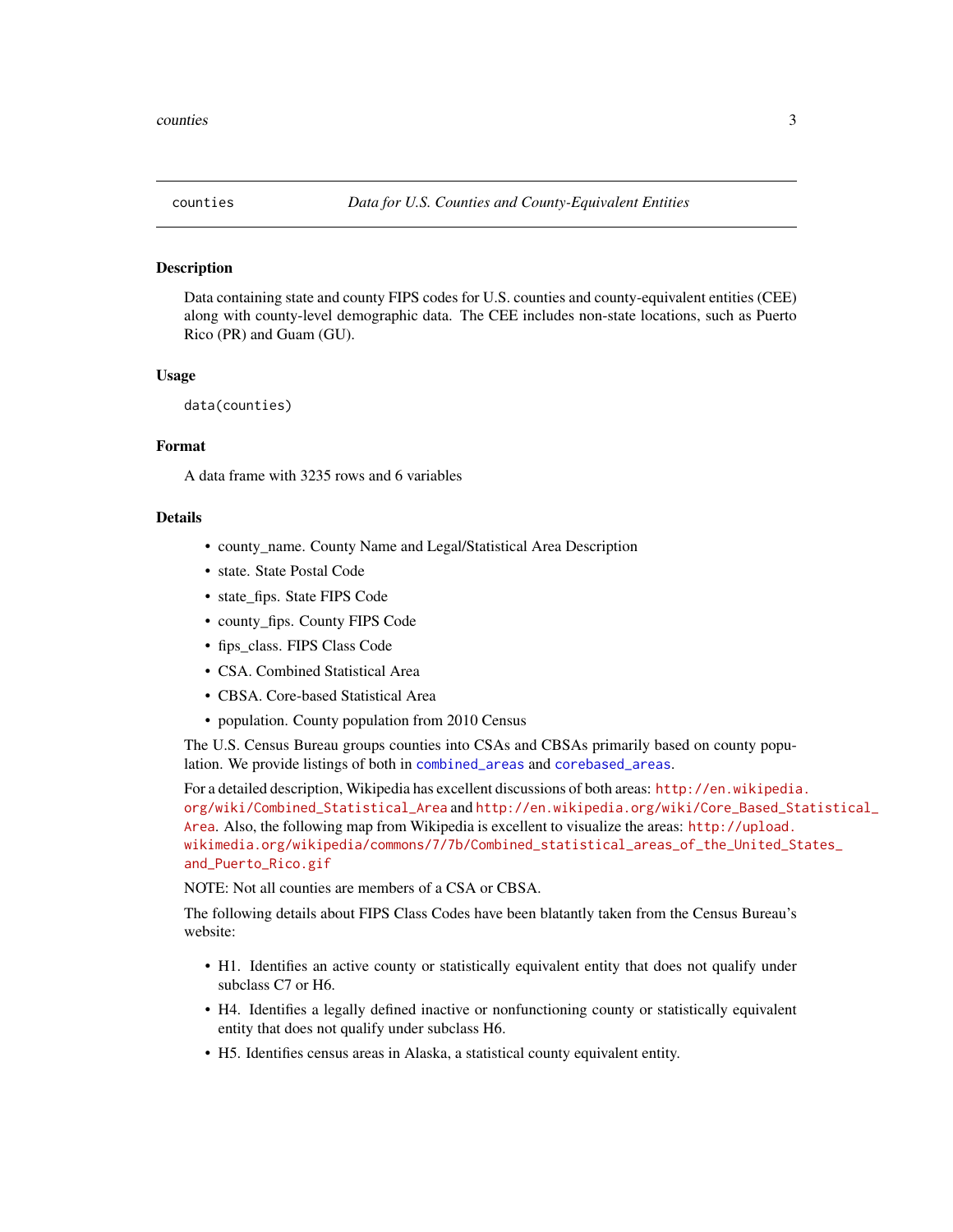- <span id="page-3-0"></span>• H6. Identifies a county or statistically equivalent entity that is areally coextensive or governmentally consolidated with an incorporated place, part of an incorporated place, or a consolidated city.
- C7: Identifies an incorporated place that is an independent city; that is, it also serves as a county equivalent because it is not part of any county, and a minor civil division (MCD) equivalent because it is not part of any MCD.

For more details, see: <http://www.census.gov/geo/reference/codes/cou.html>

noncensus *U.S. Census Region and Demographic Data*

#### **Description**

The R package noncensus provides a collection of various regional information determined by the U.S. Census Bureau along with demographic data. We have also included scripts to download, process, and load the original data from their sources.

states *Demographic Data and Census Regions of U.S. States and Territories*

#### Description

A dataset containing demographic information and the census regions of each U.S. state as defined by the U.S. Census Bureau. Also included are the U.S. territories, such as Puerto Rico and Guam.

#### Usage

data(states)

#### Format

A data frame with 56 rows and 7 variables

#### Details

The variables included are:

- state. State abbreviation
- name. State name
- region. Region as defined by the U.S. Census Bureau
- division. Subregion as defined by the U.S. Census Bureau
- capital. Capital city.
- area. Land area in square miles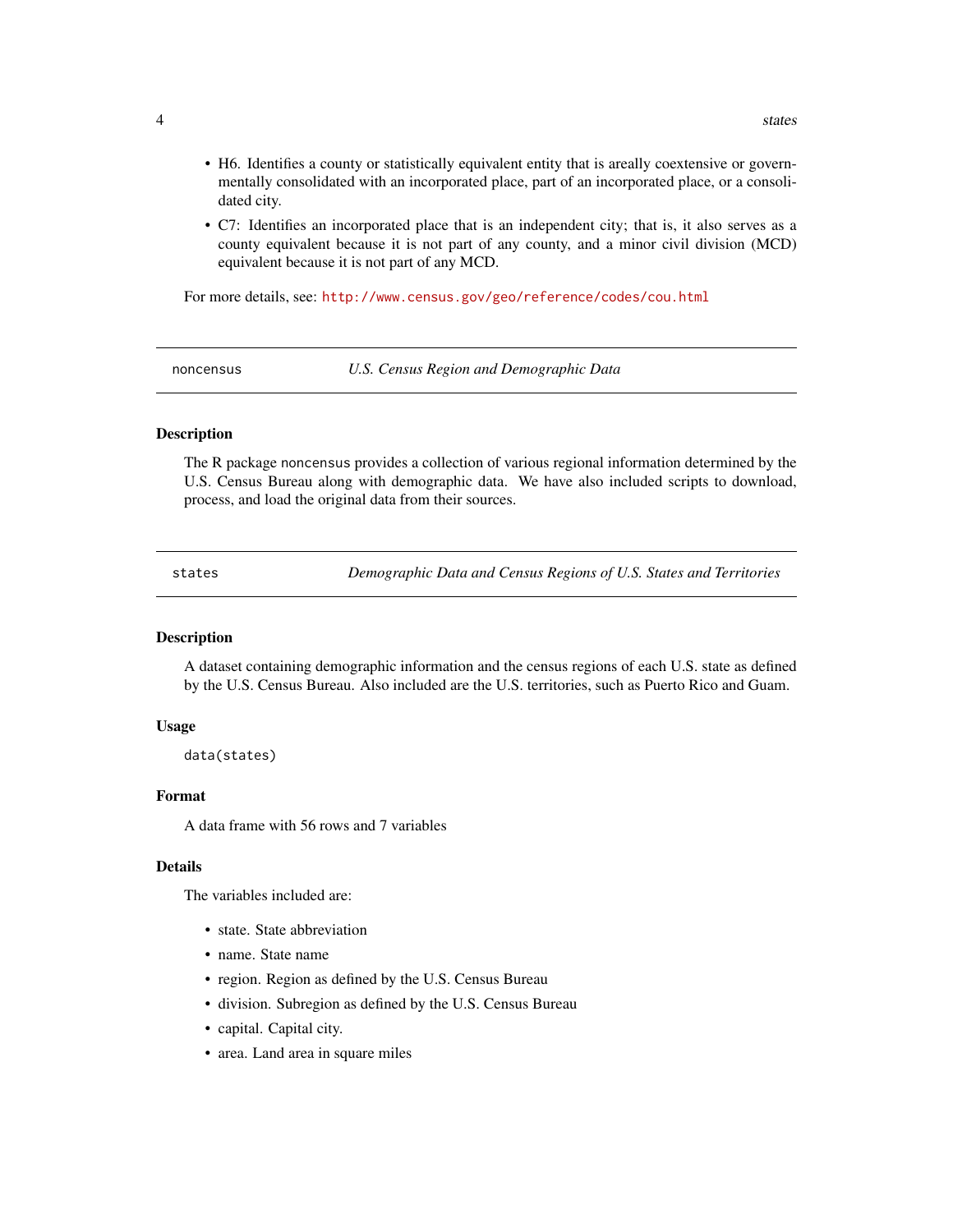#### <span id="page-4-0"></span>zip\_codes 5

• population. Population from 2010 Census

The U.S. is divided into four regions:

- 1. Midwest
- 2. Northeast
- 3. South
- 4. West

Within each region, states are further partitioned into divisions. For more details about census regions, see: [http://en.wikipedia.org/wiki/List\\_of\\_regions\\_of\\_the\\_United\\_States#Censu](http://en.wikipedia.org/wiki/List_of_regions_of_the_United_States#Census_Bureau-designated_regions_and_divisions)s\_ [Bureau-designated\\_regions\\_and\\_divisions](http://en.wikipedia.org/wiki/List_of_regions_of_the_United_States#Census_Bureau-designated_regions_and_divisions)

Much of the state data was extracted from [http://www.census.gov/popest/data/state/totals/](http://www.census.gov/popest/data/state/totals/2013/index.html) [2013/index.html](http://www.census.gov/popest/data/state/totals/2013/index.html)

zip\_codes *Data for U.S. Cities by Zip Code*

#### Description

This data set considers each zip code throughout the U.S. and provides additional information, including the city and state, latitude and longitude, and the FIPS code for the corresponding county.

#### Usage

data(zip\_codes)

#### Format

A data frame with 43524 rows and 6 variables

#### Details

The ZIP code data was obtained from version 1.0 of the [zipcode](#page-0-0) package on CRAN. The county FIPS codes were obtained by querying the FIPS code from each zip's latitude and longitude via the FCC's Census Block Conversions API. For details regarding the API, see [http://www.fcc.gov/](http://www.fcc.gov/developers/census-block-conversions-api) [developers/census-block-conversions-api](http://www.fcc.gov/developers/census-block-conversions-api).

- zip. U.S. ZIP (postal) code
- city. ZIP code's city
- state. ZIP code's state
- latitude. ZIP code's latitude
- longitude. ZIP code's longitude
- fips. County FIPS Code

The FIPS codes are useful for mapping ZIP codes and cities to counties in the [counties](#page-2-1) data set. Fun fact: ZIP is an acronym for "Zone Improvement Plan."